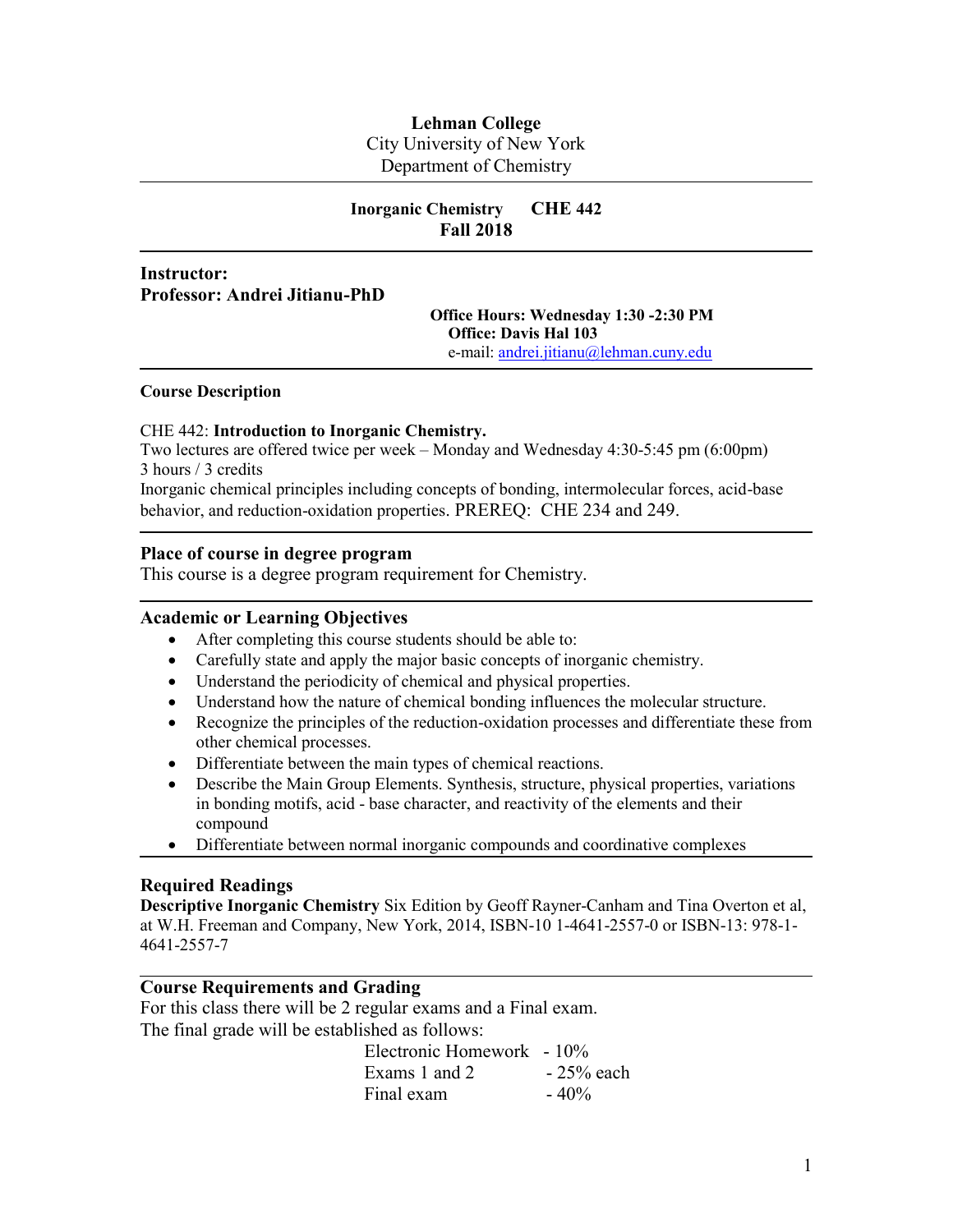Each student's grade will be determined by counting each regular exam as 25% of the final grade and the final exam as 50% of the final grade. In the event a student misses a regular exam, the 25% for that exam will be included in the final exam. In other words, if a student were to miss **Exam 2**, that student's final exam would count 65%. A student cannot miss more than one exam (Exams 1 or 2). **No make-up exams will be given.** Additional information about the Homework grading and deadlines will be distributed.

## **Attendance Policy**

Students **MUST** be present at every class. **A student cannot miss more than one regular exam. For students to pass the course they must be present at the Final Exam.**

## **Accommodating Disabilities**

Lehman College is committed to providing access to all programs and curricula to all students. Students with disabilities who may need classroom accommodations are encouraged to register with the Office of Student Disability Services. For more information, please contact the Office of Student Disability Services, Shuster Hall, Room 238, phone number, 718-960-8441.

## **Classroom Policy:**

**Food policy:** Food and drink are not allowed in the classroom.

**Cell Phone Policy**. Cell phones are disruptive, even in vibrate mode. Make sure your cell phones are in silent mode before class starts. Text-messaging during class is also highly disruptive (besides absolutely rude) and is forbidden. If a cell phone rings during class, lecture will be stopped, until the student turns the device off. The following penalties are applicable:

> **5 pt penalty** if your cell phone rings while the instructor is in class; **10 pt penalty** if you continue the disturbance (e.g., by letting it ring again); **15 pt penalty** for the 1<sup>st</sup> ring that occurs at any future class session.

**Electronic devices Policy** No electronic devices can be used or kept accessible during examinations; this includes, but is not limited to graphing calculators, smart watches, any SMART Devices, i-Phones, cell-phones, beepers, iPods, MP3 players, recorders, PDAs, **Bluetooth** and other computing or music devices. Only **basic scientific** calculators will be allowed

## **Academic Integrity**

While honest scholarship is time-consuming and often requires hard work, it is also the primary process by which students learn to think for themselves. Faculty members must teach respect for methods of inquiry within the various disciplines and make assignments that will encourage honest scholarship; students in turn must uphold a standard of honesty within the College, thereby affirming the value and integrity of their Lehman degree. The following definitions and procedures govern cases involving undergraduate student work.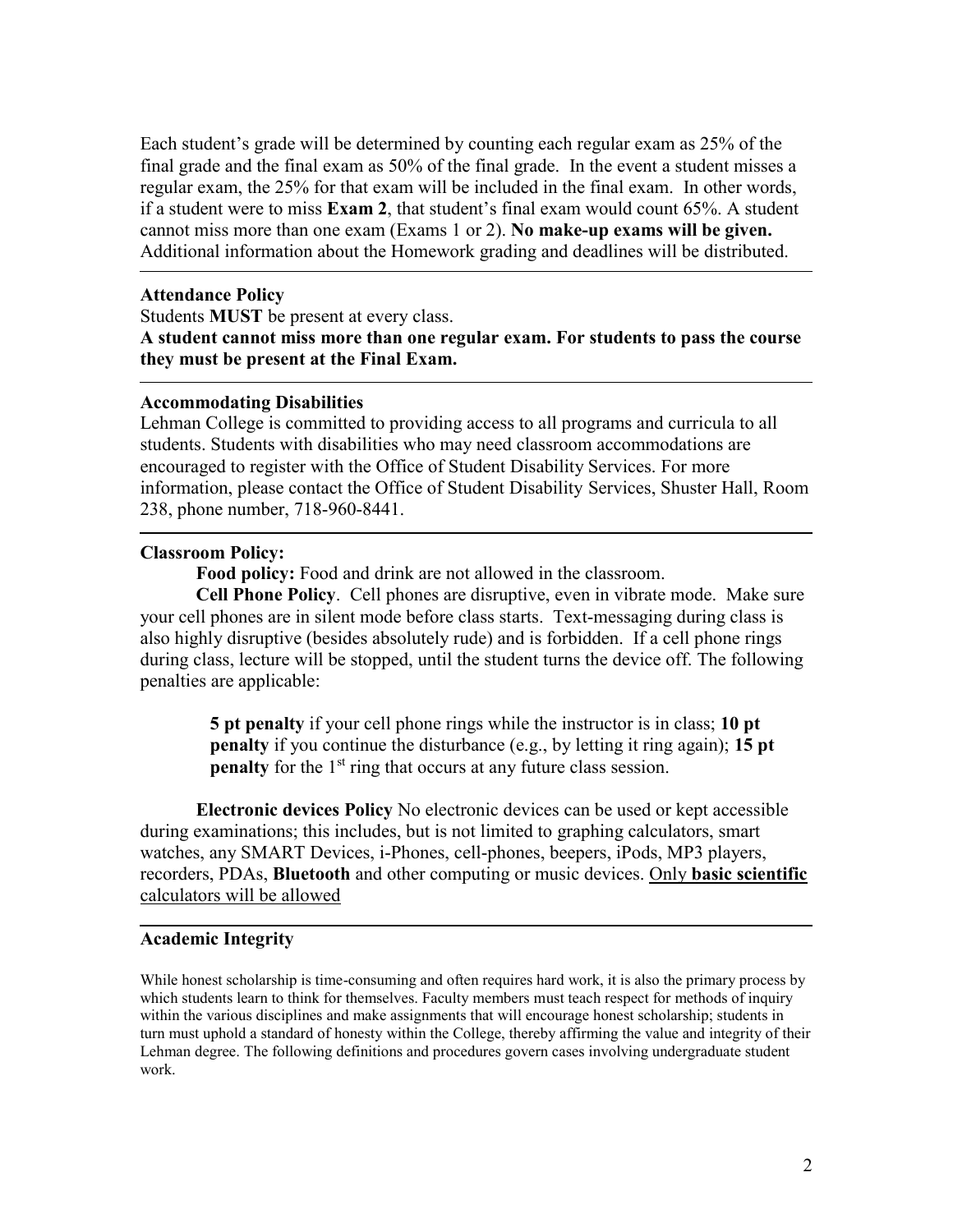The most common forms of academic dishonesty are cheating and plagiarism. Cheating is the use or attempt to use unauthorized material, information, notes, study aids, devices, or communication during an academic exercise (for example, using unauthorized books, papers, or notes during an examination; or procuring, distributing, or using unauthorized copies of examinations). Plagiarism means the failure to give credit for the source of another's words or ideas, including but not limited to books, articles, interviews, and multimedia and electronic sites, or—as in the use of borrowed or purchased papers—passing off another person's work as one's own. (Section 213-b of the New York State Education Law prohibits the sale of term papers, essays, and research reports to students enrolled in a college.) Common forms of cheating and plagiarism are highlighted in this Bulletin.

Academic dishonesty is a serious violation of the accepted values of the College. When questions of a breach of academic integrity arise, instructors will inform the students of their suspicions and provide the student with a Faculty Report Form for Incidents of Suspected Academic Dishonesty. The instructor must remember that a student's failure to respond to charges of academic dishonesty is not in and of itself an indication of guilt. The report will include an explanation of the incident, the instructor's intended academic sanction, and an indication whether or not the instructor is recommending that the College undertake disciplinary proceedings pursuant to Article 15 of the Board of Trustees Bylaws.

Academic sanctions may include but are not limited to the following:

#### 1. **a grade of F for the course**.

Disciplinary procedures are governed by Article 15 of the Board of Trustees Bylaws. In the event the student is found guilty of academic dishonesty by a Faculty-Student Disciplinary Committee, penalties that may be imposed include but are not limited to: 1) suspension from the College or 2) expulsion from the College. Although the Office of the Vice President for Student Affairs will be guided by the recommendation of the instructor, it reserves the right to seek disciplinary sanctions under the disciplinary procedures.

Should the instructor become convinced that the suspicions are unfounded, no further action will be taken and the Faculty Report Form will be destroyed. If the suspicions are founded and if both the student and the instructor are willing, they may agree upon a resolution. Subsequently the instructor will present the completed Faculty Report Form, including the charges and resolution, to the department chair who must forward the appropriate copies of the form to the Office of Academic Standards and Evaluation, and the Office of the Vice President for Student Affairs. If no agreement is reached, the instructor must allow a student to complete all coursework until the following appeal process has been completed.

- The first step in the appeals process is for the instructor to file the Faculty Report Form with the chair. If the term is completed, the instructor may assign a grade that reflects the intended sanction but must also provide a final grade that does not include the intended sanction if the charges are not upheld.
- If the charges are for cheating, then the chair will submit the charges to the Office of the Vice President for Student Affairs. If the charges are for plagiarism, the chair will appoint a committee of three Lehman College faculty members, which will adjudicate the matter within three weeks by majority vote. If the chair is the instructor in question, the senior member of the department Personnel and Budget Committee will act for the chair. The committee will provide written notification of its decision to the chair, who will forward this recommendation and the Faculty Report Form to the Office of the Vice President for Student Affairs.
- The Office of the Vice President for Student Affairs will review the recommendations of the instructor and the committee for possible disciplinary sanctions and provide a written notification of its decision to the department chair, the student, the instructor, and the Office of Academic Standards and Evaluation. Either the instructor or the student has the right, within three weeks of receipt of notification, to appeal the department decision in writing to the Committee on Admissions, Evaluation, and Academic Standards, which will act as adjudicator of last resort.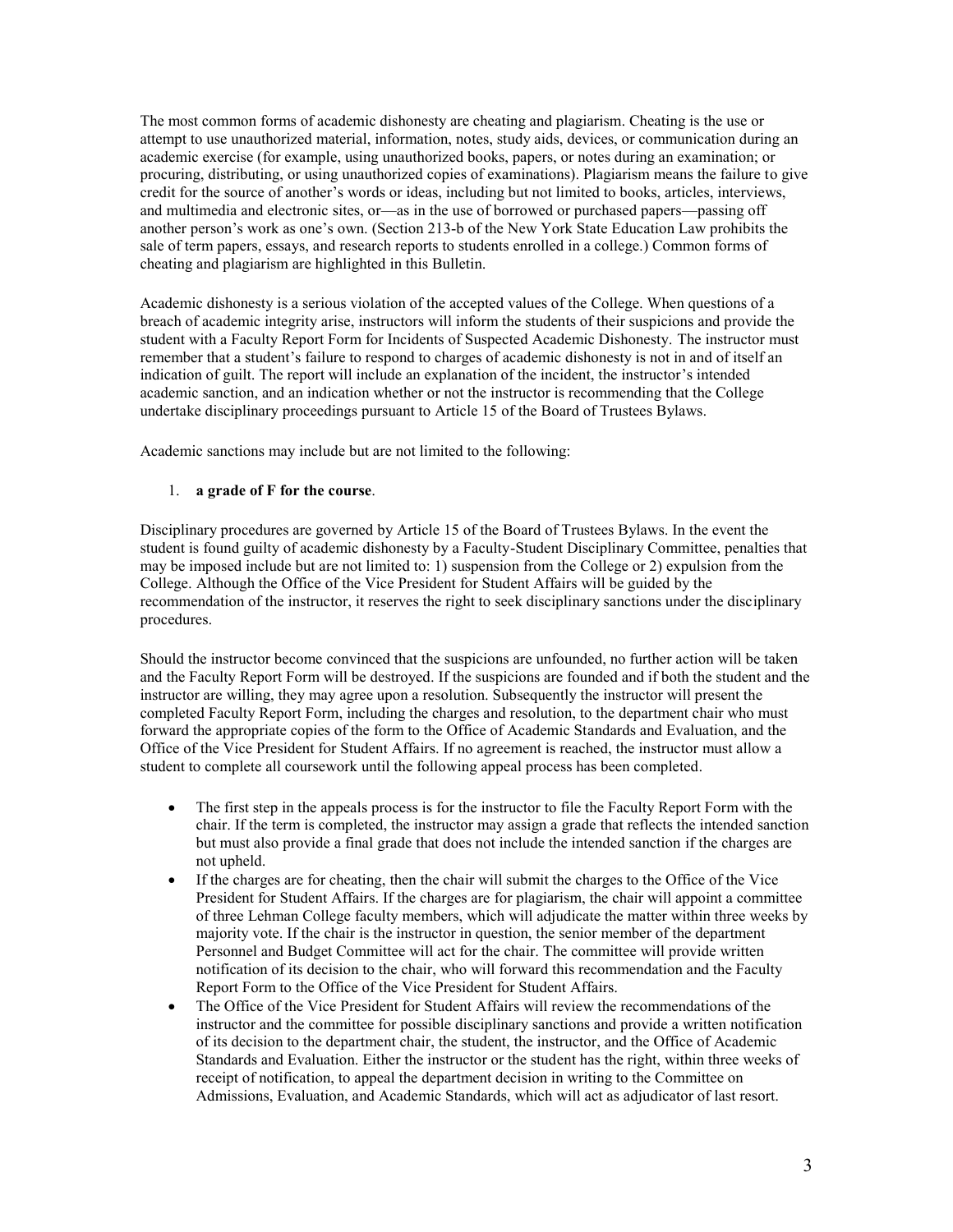Should any part of the three-week period fall outside the regular semester, the first three weeks of the next regular semester shall apply.

The Office of Academic Standards and Evaluation will keep all records of such proceedings on file until the student's graduation, at which time they will be destroyed.

As a result of a second upheld charge of academic dishonesty, disciplinary procedures will be pursued by the Office of the Vice President for Student Affairs as governed by the procedures under Article 15 of the Board of Trustees' Bylaws.

## **The following definitions and examples are adapted from the CUNY Policy on Academic Integrity.**

**Cheating** is the unauthorized use or attempted use of material, information, notes, study aids, devices, or communication during an academic exercise. Examples of cheating include, but are not limited to the following:

- Copying from another student during an examination or allowing another student to copy your work.
- Unauthorized collaboration on a take-home assignment or examination.
- Using illegal notes during a closed-book examination.
- Taking an examination for another student, or asking or allowing another student to take an examination for you.
- Changing a graded exam and returning it for more credit.
- Submitting substantial portions of the same paper for more than one course without informing each instructor.
- Preparing answers or writing notes in a blue book (exam booklet) before an examination.
- Allowing others to research and write assigned papers or do assigned projects, including the use of commercial term paper services.
- Giving assistance to acts of academic misconduct or dishonesty.
- Fabricating data (all or in part).
- Submitting someone else's work as your own.
- Unauthorized use during an examination of any electronic devices, such as cell phones, palm pilots, computers, or other technologies to send or retrieve information.

**Plagiarism** is the act of presenting another person's ideas, research, or writings as your own. Examples of plagiarism include, but are not limited to the following:

- Copying another person's actual words without the use of quotation marks *and* citations.
- Presenting another person's ideas or theories in your own words without acknowledging the source.
- Using information that is not common knowledge without acknowledging the source.
- Failing to acknowledge collaborators on assignments.
- Purchasing or downloading term papers online.
- Paraphrasing or copying information from the Internet without citing the source.
- "Cutting and pasting" from various sources without proper attribution.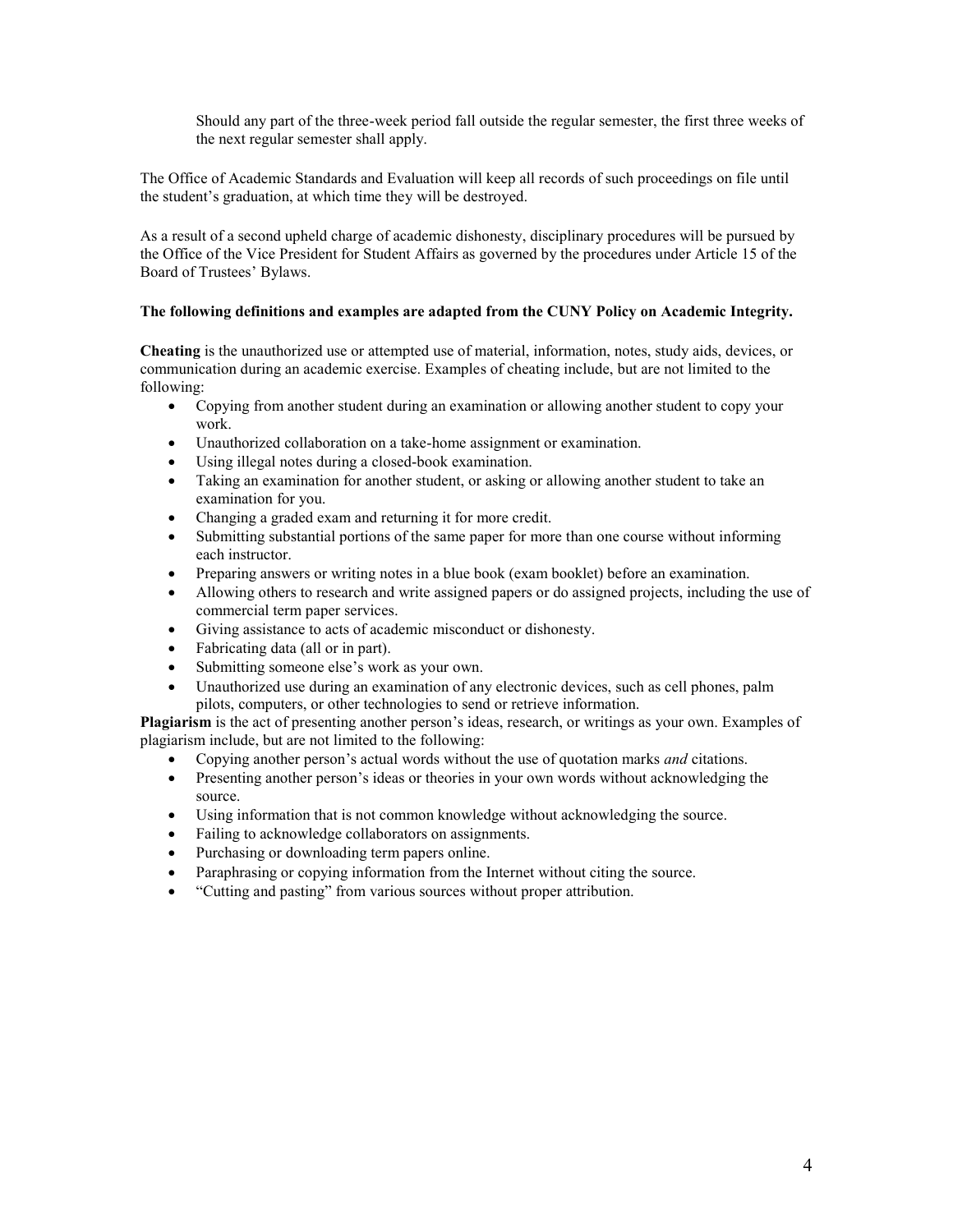# **Course topics**

The following topics will be covered: *Periodic table; Covalent bonding; Models;Metallic Bonding; Ionic bonding; Solvents; Acid base behavior; Oxidation Reduction; Periodic Trends; Elements and their compounds.*

| Nr.              | Subject                                                  |
|------------------|----------------------------------------------------------|
| Crt.<br>1.       | <b>Chapter 1. The electronic Structure of the Atom</b>   |
|                  | Quantum model                                            |
|                  | Shapes of the atomic orbitals                            |
| 2.               | Polyelectronic atom;                                     |
|                  | Magnetic properties of the atom                          |
| 3.               | <b>Chapter 2. An overview of Periodic Table</b>          |
|                  | Organization of the modern Periodic Table                |
|                  | Existence of the elements                                |
| $\overline{4}$ . | Isotopes Classification of the elements                  |
|                  | Periodic properties                                      |
| 5.               | <b>Chapter 3. Covalent bonding</b>                       |
|                  | Models of covalent bonding                               |
|                  | Introduction to molecular orbitals                       |
|                  | Diatomic molecules                                       |
| 6.               | Lewis Structure                                          |
|                  | Partial Bond order                                       |
|                  | Formal Charge VSEPR                                      |
| 7.               | <b>Intermolecular Forces</b>                             |
|                  | Covalent Bonding across the Periodic Table               |
| 8.               | <b>Chapter 4. Metallic Bonding</b>                       |
|                  | Metallic Bonding;                                        |
| 9.               | Bonding models                                           |
|                  | Unit cells;                                              |
| 10.              | Alloys                                                   |
|                  | Magnetic Properties of Metals                            |
| 11.              | <b>Chapter 5. Ionic Bonding</b>                          |
|                  | The ionic Model and the Size of Ions                     |
|                  | <b>Hydrogenated Salts</b>                                |
| 12.              | Crystal structure                                        |
|                  | Polyatomic Ions                                          |
| 13.              | Exam 1                                                   |
| 14.              | <b>Chapter 7. Solvent Systems and Acid-Base Behavior</b> |
|                  | Solvents;                                                |
|                  | <b>Bronsted-Lowry Acids</b>                              |
|                  | <b>Bronsted-Lowry Bases</b>                              |
| 15.              | Trends in Acid-Base reactions;                           |
|                  | Pearson Hard-Soft Acid base Concepts                     |
|                  | Applications                                             |
| 16.              | <b>Chapter 9. Periodic Trends</b>                        |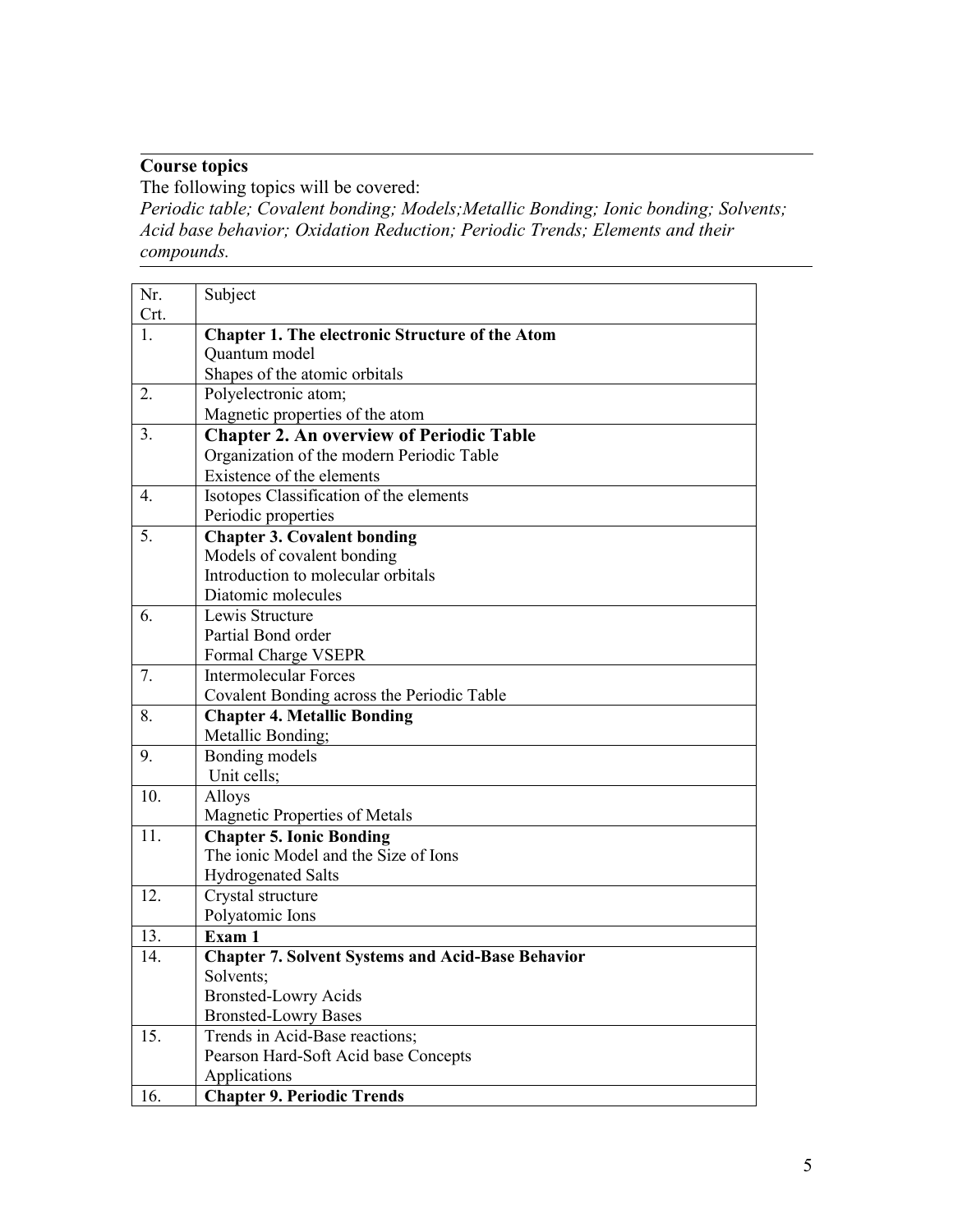|     | Group trends                                                      |
|-----|-------------------------------------------------------------------|
|     | Periodic trends in Bonding                                        |
|     | Isoelectronic series in Covalent compounds                        |
|     | Isomorphism in Ionic Compounds                                    |
|     | Diagonal relationships                                            |
| 17. | Chapter 10. Hydrogen and Chapter 11 The group 1 Elements          |
|     | Properties of Hydrogen                                            |
|     | Hydrides                                                          |
|     | Future of the Alkali Metal Compounds                              |
|     | Solubility                                                        |
|     | <b>Salts</b>                                                      |
| 18. | <b>Chapter 12 The group 2 Elements: The Alkaline Earth Metals</b> |
|     | Group trends                                                      |
|     | Features of Alkaline Earth Metal Compounds                        |
|     | Compounds                                                         |
|     | Cermet                                                            |
|     | Biomineralization - Biological aspects                            |
| 19. | <b>Chapter13. The group 13 Elements</b>                           |
|     | Group trends                                                      |
|     | Borides;                                                          |
|     | <b>Aluminum Halides</b>                                           |
|     | Aluminum Potassium sulfate                                        |
|     | Aluminides                                                        |
| 20. | <b>Chapter14. The group 14 Elements</b>                           |
|     | Group trends;                                                     |
|     | Contrasts in the chemistry of Carbon and Silicon;                 |
|     | Carbonates;                                                       |
|     | Cyanides;                                                         |
|     | <b>Silicates</b>                                                  |
|     | Tin and lead compounds                                            |
| 21. | <b>Chapter15. The group 15 Elements: The Pnictogens</b>           |
|     | <b>Group Trends</b>                                               |
|     | Contrasts in the chemistry of Nitrogen and Phosphorous            |
|     | Chemistry of Nitrogen                                             |
|     | Phosphorous and its compounds                                     |
| 22. | <b>Chapter16. The group 16 Elements: The Chalcogens</b>           |
|     | Group Trends                                                      |
|     | Contrasts in the chemistry of Oxygen and Sulfur                   |
|     | Trends in oxide properties;                                       |
|     | Sulfur and its compounds;                                         |
|     | Acids;                                                            |
| 23  | Exam 2                                                            |
| 24. | <b>Chapter17. The group 17 Elements: The Halogens</b>             |
|     | Group Trends;                                                     |
|     | Contrasts in the chemistry of Fluorine and Chlorine;              |
|     | Overview of Chlorine chemistry;                                   |
|     | Oxoacids and Oxyanions;                                           |
| 25. | <b>Chapter18. The group 18 Elements: The Noble Gases</b>          |
|     | Group Trends;                                                     |
|     | Helium                                                            |